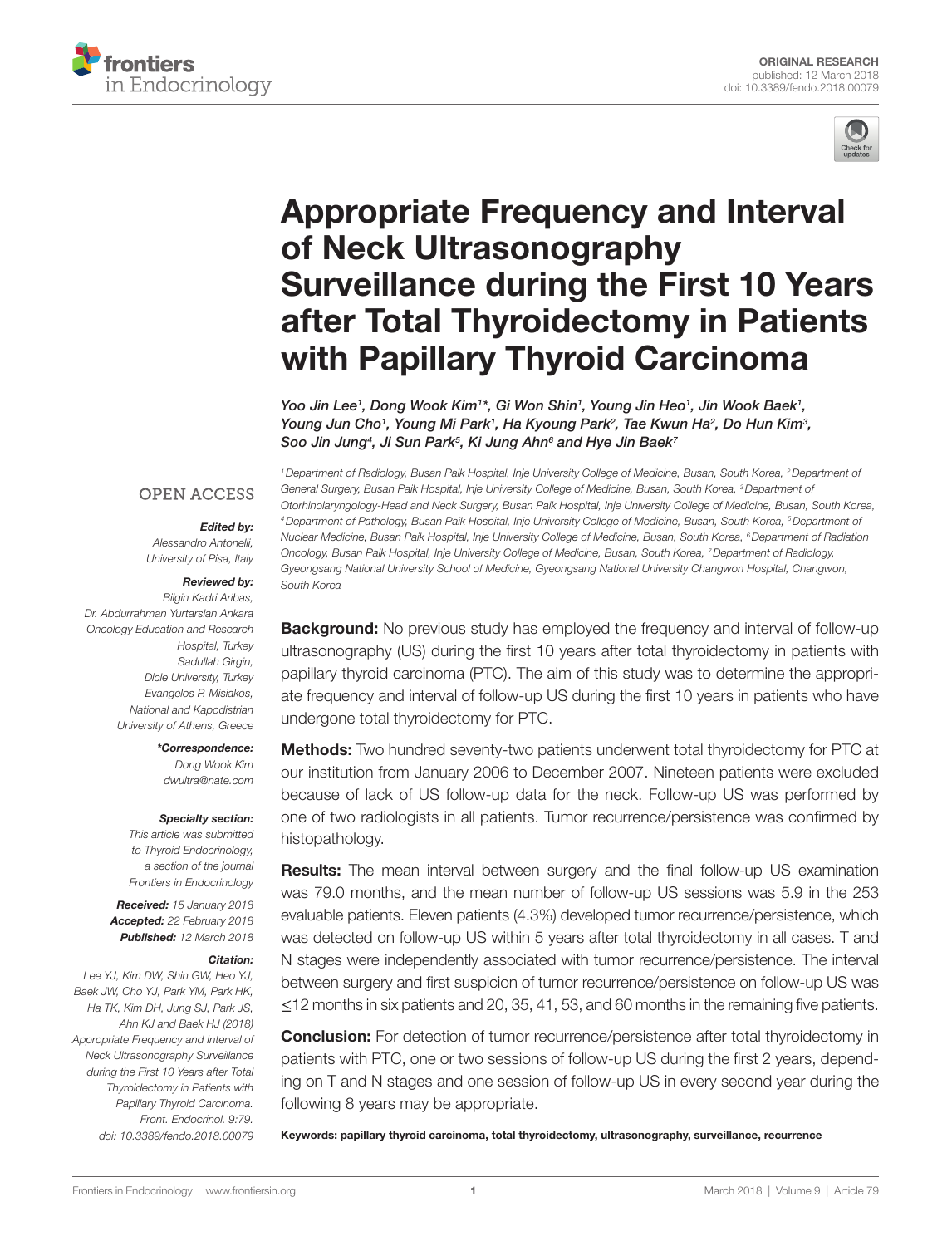# INTRODUCTION

Up to 20% of patients with differentiated thyroid carcinoma develop locoregional recurrence [\(1,](#page-4-0) [2\)](#page-4-1), which is fatal in 8% of cases ([3](#page-4-2)). Ultrasonography (US) has been reported to have higher sensitivity for detection of postoperative recurrences of thyroid cancer in the neck than serum thyroglobulin or diagnostic whole-body scanning [\(4–](#page-4-3)[7](#page-4-4)). Further, neck US is recommended as the first-line follow-up method in patients with differentiated thyroid cancer ([4](#page-4-3), [7\)](#page-4-4). The recently published American Thyroid Association guidelines emphasize the role of neck US in followup of patients with papillary thyroid carcinoma (PTC) ([8](#page-4-5)). In the current guidelines, it is recommended that these patients undergo neck US at least annually as part of routine follow-up, starting as early as 6 months after surgery, for detection of tumor recurrence or persistence [\(4,](#page-4-3) [8–](#page-4-5)[10\)](#page-4-6). However, the evidence for this short US follow-up interval is weak, and overuse of follow-up US examinations has economic implications.

In a recent multicenter study of follow-up US after total thyroidectomy for the treatment of PTC, the majority (66.1%) of cases of recurrence/persistence were detected within the first 2 years after total thyroidectomy ([11\)](#page-4-7). The authors of that study suggested that the optimal interval between thyroid surgery and the first US follow-up examination was 1–2 years and that one or two US surveillance examinations during the first five postoperative years may be appropriate [\(11](#page-4-7)). However, to the best of our knowledge, there have been no reports on the appropriate frequency and interval of US follow-up during the first 10 years after total thyroidectomy in patients with PTC. The aim of this study was to determine the appropriate frequency and interval of follow-up US during the first 10 postoperative years in patients who have undergone total thyroidectomy for PTC.

# PATIENTS AND METHODS

#### **Patients**

Two hundred seventy-two patients [252 women, 20 men; mean age 53.9  $\pm$  12.1 (range 20–87) years] underwent total thyroidectomy for PTC at our hospital from January 2006 to December 2007. All patients routinely underwent postoperative neck US for detection of tumor recurrence/persistence or nodal metastasis. The patients who had undergone total thyroidectomy in 2007 had been included in a previous multicenter study that assessed postoperative tumor recurrence/persistence during 5 years of follow-up [\(11\)](#page-4-7), which was extended to more than 10 years in this study. Nineteen of the 272 patients did not undergo postoperative follow-up US, so were excluded from the study, leaving data on 253 patients [234 women, 19 men; mean age  $53.8 \pm 12.0$  (range 20–87) years] available for analysis. The institutional review board at our hospital approved the protocol used in this study (IRB: 17-0211). The need for informed consent was waived because of the retrospective nature.

## Total Thyroidectomy and Histopathology

In all cases, total thyroidectomy was performed by one of two surgeons with different levels of experience performing thyroid surgery (27 and 3 years). At our hospital, the extent of thyroid surgery is determined by multiple factors, including patient age, family history, tumor size, extrathyroidal tumor extension, nodal metastasis, and patient agreement. Total thyroidectomy was performed for patients with PTC and suspected perithyroidal tumor invasion or suspicious nodal metastasis on preoperative imaging, i.e., US or computed tomography. On histopathological analysis, the location and size of the primary PTC, perithyroidal extension, nodal metastasis, and multifocality were investigated. T and N stages were investigated on the basis of the eighth edition of the American Joint Committee on Cancer staging system [\(12](#page-4-8)).

## Follow-up US

Two experienced radiologists (undertaking more than 2,000 thyroid and neck US procedures per year) performed the follow-up US examinations of the neck using a high-resolution ultrasound instrument (HDI 5000 or iU 22; Philips Medical Systems, Bothell, WA, USA) equipped with a 5–15-MHz linear probe. At our hospital, follow-up neck US is routinely performed at 1- or 2-year intervals in patients who have undergone surgery for PTC. Features investigated on follow-up US examinations include the presence of a newly developed mass in the neck area, the presence of a suspicious lymph node in the neck, and interval change of the previous mass or lymph node in the neck. Known US features of nodal metastasis from PTC include diffusely increased echogenicity, intranodal microcalcifications, and an intranodal cystic component ([13,](#page-4-9) [14](#page-4-10)).

#### Tumor Recurrence/Persistence

In October 2017, single radiologist (DWK) retrospectively investigated US findings and histopathological results using a picture archiving and communication system and electronic medical records, respectively. Tumor recurrence/persistence was classified as non-nodal or nodal: non-nodal tumor recurrence/ persistence was defined as the presence of a newly developed PTC in the postoperative thyroid bed, or perithyroidal neck area on histopathologic examination and nodal tumor recurrence/ persistence was defined as nodal metastasis from PTC. Tumor recurrence/persistence was determined using US-guided fineneedle aspiration, core needle biopsy, or surgery for a suspicious neck mass or lymph node detected on follow-up US after total thyroidectomy.

## Statistical Analysis

The data were assessed for normality using the Kolmogorov– Smirnov test. Patient age, primary tumor size, number of followup sessions, and interval of postoperative US examinations are expressed as the mean  $\pm$  SD. Differences in clinical and radiologic features between patients who did and did not develop tumor recurrence/persistence were evaluated using the independent *t*-test and Pearson's  $\chi^2$  test; for small cell values, Fisher's exact test was used. Multivariate logistic regression analysis was used to determine the predictive power of individual clinical and radiologic features. The diagnostic performance of each potential predictor of tumor recurrence/persistence was evaluated by receiver-operating characteristic curve analysis. A cutoff value for each predictor was determined by maximizing the sum of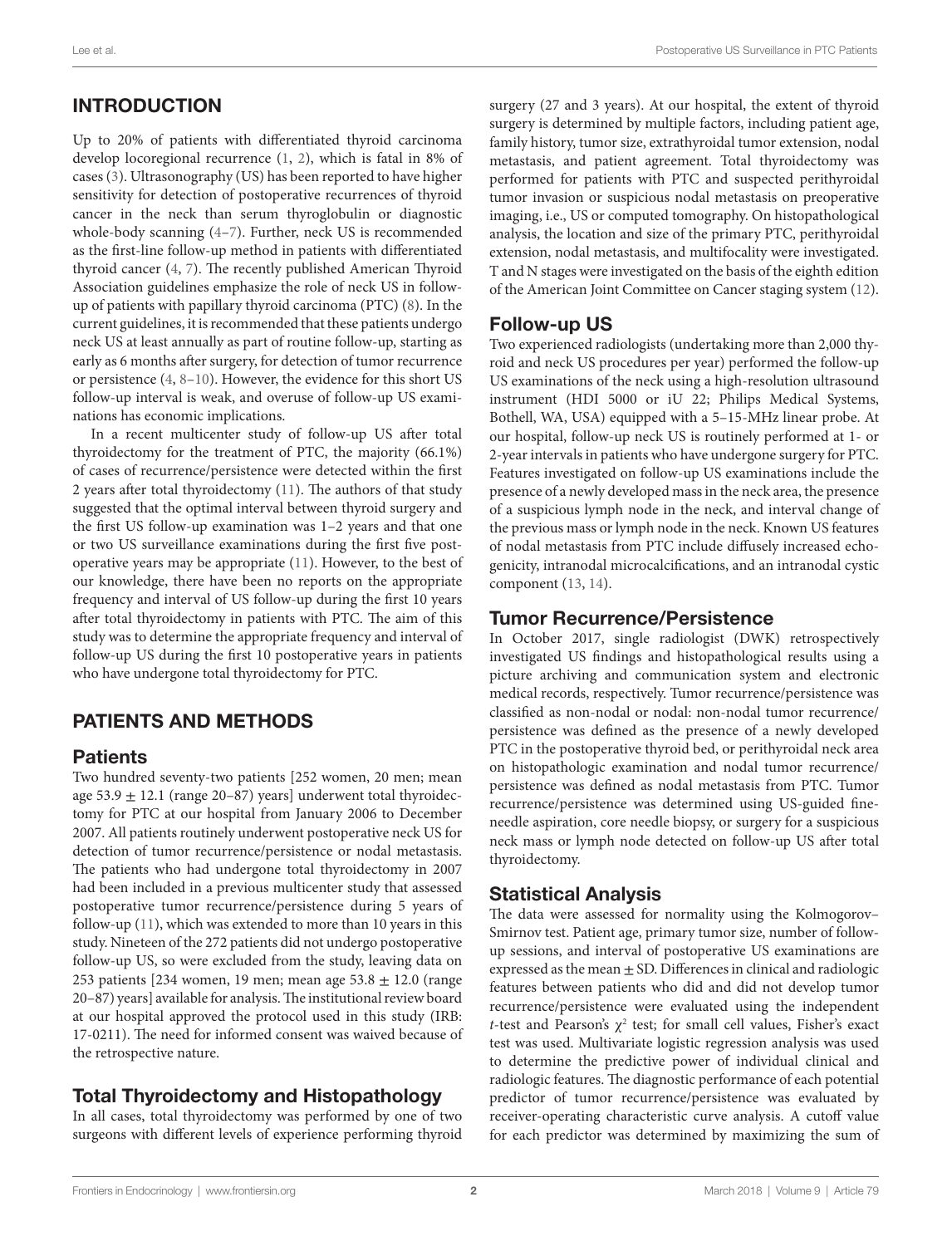sensitivity and specificity. The area under the receiver-operating characteristic curve was computed using the logistic regression model output. The statistical analyses were performed using SPSS version 24.0 (IBM Corp., Armonk, NY, USA) and MedCalc version 14.10 (MedCalc Software, Ostend, Belgium). A *p* value <0.05 was considered to be statistically significant.

## RESULTS

The mean size of the primary PTC in the 253 patients was  $12.3 \pm 7.8$  (range 2.0–45.0) mm. The primary PTC was located in the right lobe in 119 patients, the left lobe in 129, and the isthmus in 5. The T stage was T1a in 107 patients, T1b in 107, T2 in 31, T3a in 3, T3b in 5, T4a in 0, and T4b in 0. The N stage was N0 in 158 patients, N1a in 72, and N1b in 23. Multifocality and bilaterality were observed in 91 and 78 patients, respectively. The mean interval between total thyroidectomy and the last followup US examination was  $79.0 \pm 39.2$  (range 5–137) months, and the mean number of follow-up US sessions was  $5.9 \pm 2.8$  (range  $1-14$ ).

Eleven (4.3%) of the 253 patients had tumor recurrence/ persistence, which was nodal in 10 (**[Figure 1](#page-2-0)**) and non-nodal in one. Tumor recurrence/persistence was confirmed by surgical excision after US-guided fine-needle aspiration. The mean largest diameter of the primary PTC and the recurrent/persistent lesion as measured on US was 16.1 (range 5.0–30.0) mm and 9.3 (range 4.9–15.4) mm, respectively. The majority (7/11, 63.6%) of recurrent/persistent lesions were subcentimetric in the largest diameter.

The clinical, US, and histopathologic findings in patients with and without tumor recurrence/persistence are compared in **[Table 1](#page-3-0)**. There was a significant difference in T and N stages  $(P < 0.0001)$  and number of follow-up US sessions  $(P = 0.001)$ between the two groups, but not in patient age or sex, size, or location of the primary PTC, multifocality, or interval between surgery and the final follow-up US ( $P > 0.05$ ).

The results for follow-up US and tumor recurrence/persistence are shown in **[Table 2](#page-3-1)**. There was variation in the number of follow-up US sessions and in the interval between surgery and the last US follow-up examination. The interval between total thyroidectomy and the last follow-up examination was 120 months or more in 64 (25.3%) of the 253 patients. In the 11 patients with tumor recurrence/persistence, the mean interval between total thyroidectomy and the first detection of tumor recurrence/persistence on follow-up US was  $23.5 \pm 20.2$  (range 6–60) months. In six (54.5%) of these patients, tumor recurrence/persistence was detected on follow-up US during the first postoperative year [mean 8.2 (range 6–11) months]; in the remaining five patients, the intervals until first detection of tumor recurrence/persistence on follow-up US were 20, 35, 41, 53, and 60 months.

In multivariate logistic regression analysis, T and N stages were significantly and independently associated with tumor recurrence/persistence (**[Table 3](#page-3-2)**). Similarly, in the receiveroperating characteristic curve analysis, T and N stages showed



<span id="page-2-0"></span>sonograms showed a primary PTC in the right lobe (A) (arrows, 3.6 mm  $\times$  4.5 mm  $\times$  4.7 mm) and a secondary PTC in the left lobe (B) (arrows, 2.0 mm x 2.4 mm x 2.7 mm). However, no suspicious lymph node was found on preoperative ultrasonography (US). On histopathologic examination after total thyroidectomy and central neck dissection, bilateral PTCs in both lobes and a single nodal metastasis in the right central neck were confirmed. On the 35-month follow-up US examination after total thyroidectomy, a transverse gray-scale sonogram (C) showed a suspicious lymph node with a round shape and diffusely increased echogenicity in the right mid-neck (arrows, 3.6 mm  $\times$  4.3 mm  $\times$  4.5 mm). On the transverse color Doppler sonogram (D), the suspicious lymph node showed scant vascularity. After US-guided fine-needle aspiration for this node, nodal metastasis of PTC was diagnosed on cytology. After consecutive nodal dissection in the right neck, several metastatic nodes were confirmed on histopathologic analysis, and the patient underwent radioactive iodine ablation for the first time. There was no suspicion of tumor recurrence/persistence on subsequent follow-up US examinations (at intervals of 44, 56, 69, 82, 94, and 107 months).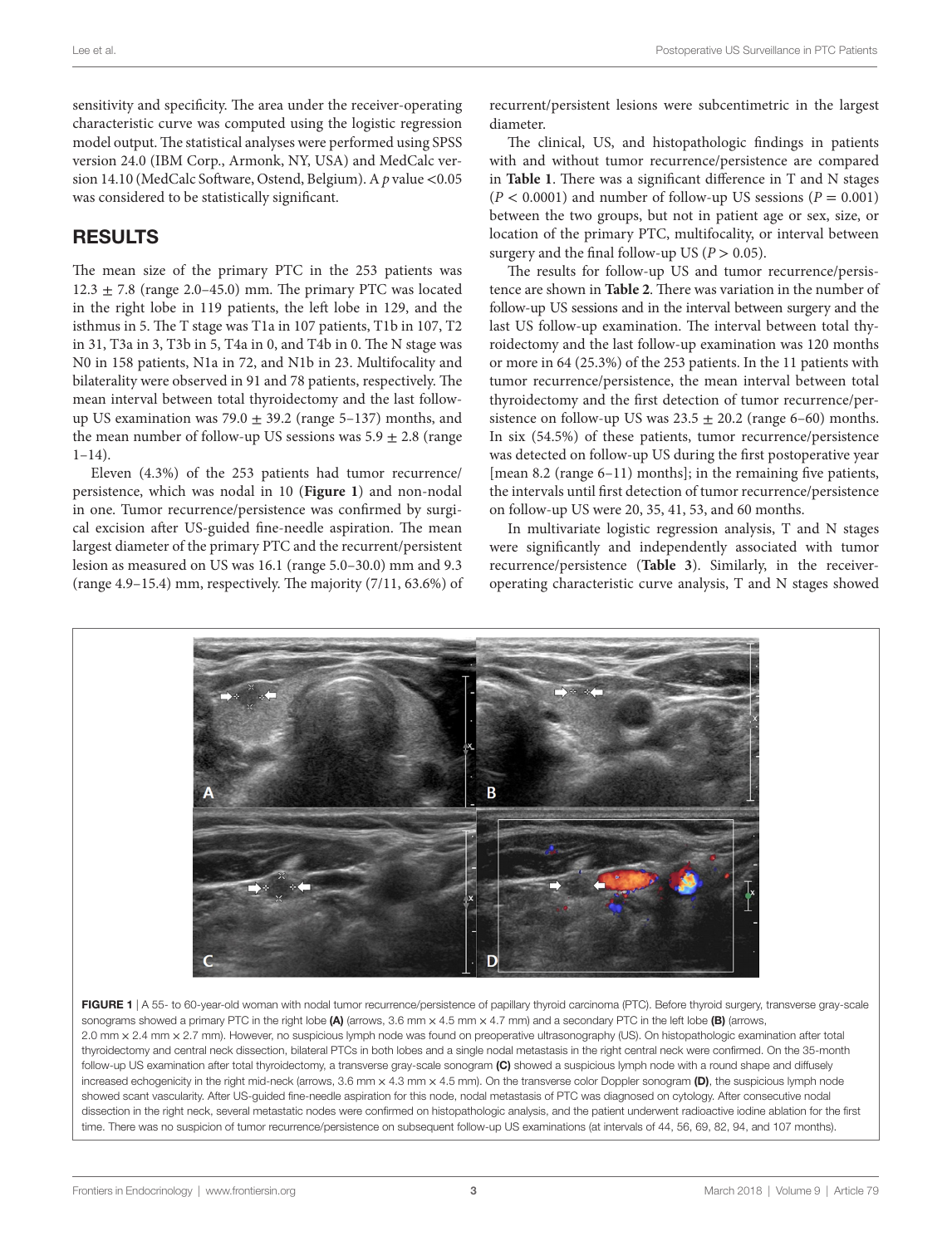<span id="page-3-0"></span>

| TABLE 1   Comparison of clinical, ultrasonographic, and histopathologic results |
|---------------------------------------------------------------------------------|
| in 253 patients who underwent total thyroidectomy for PTC.                      |

| <b>Items</b>                   | TRP (-) $(n = 242)$ | TRP $(+)$ (n = 11) | p Value  |
|--------------------------------|---------------------|--------------------|----------|
| Age (years, mean $\pm$ SD)     | $54.1 \pm 11.8$     | $47.2 \pm 13.3$    | 0.122    |
| Sex (women:men)                | 223:19              | 11:0               | 1.000    |
| Size of primary PTC            | $12.2 \pm 7.8$      | $16.1 \pm 7.7$     | 0.104    |
| (mm, mean $\pm$ SD)            |                     |                    |          |
| Location of primary PTC        |                     |                    | 0.077    |
| Right                          | 112 (46.3)          | 7(63.6)            |          |
| Left                           | 126 (52.1)          | 3(27.3)            |          |
| <b>Isthmus</b>                 | 4(1.7)              | 1(9.1)             |          |
| T stage                        |                     |                    | < 0.0001 |
| T <sub>1a</sub>                | 104 (43.0)          | 3(27.3)            |          |
| T <sub>1</sub> b               | 106 (43.8)          | 1(9.1)             |          |
| T <sub>2</sub>                 | 27(11.2)            | 4(36.4)            |          |
| T <sub>3a</sub>                | 1(0.4)              | 2(18.2)            |          |
| T <sub>3</sub> b               | 4(1.7)              | 1(9.1)             |          |
| T <sub>4</sub> a               | $O$ (O)             | O(0)               |          |
| T <sub>4</sub> b               | O(0)                | O(0)               |          |
| N stage                        |                     |                    | < 0.0001 |
| N <sub>0</sub>                 | 157 (64.9)          | 1(9.1)             |          |
| N <sub>1</sub> a               | 66 (27.3)           | 6(54.5)            |          |
| N <sub>1</sub> b               | 19(7.9)             | 4(36.4)            |          |
| Multifocality                  |                     |                    | 0.264    |
| Absence                        | 157 (64.9)          | 5(45.5)            |          |
| Presence                       | 85 (35.2)           | 6(54.5)            |          |
| Number of follow-up US         | $5.8 \pm 2.7$       | $8.5 \pm 2.4$      | 0.001    |
| session (mean $\pm$ SD)        |                     |                    |          |
| Interval to the last follow-up |                     |                    | 0.08     |
| US after total thyroidectomy   | $78.0 \pm 39.2$     | $99.8 \pm 34.1$    |          |
| (mean $\pm$ SD)                |                     |                    |          |

*Data are number of nodules, with percentage in parentheses.*

*NA, not applicable; TRP, tumor recurrence/persistence; PTC, papillary thyroid carcinoma; US, ultrasonography.*

<span id="page-3-1"></span>

| <b>TABLE 2</b>   Follow-up US and tumor recurrence/persistence in 253 patients who |  |
|------------------------------------------------------------------------------------|--|
| underwent total thyroidectomy for papillary thyroid carcinoma.                     |  |

| Number of follow-<br>up US sessions | Interval of the last follow-up US<br>(month: mean $+$ SD, range) | Tumor recurrence/<br>persistence (n) |  |  |
|-------------------------------------|------------------------------------------------------------------|--------------------------------------|--|--|
| $1(n = 18)$                         | $16.9 \pm 14.7$ (5-55)                                           | $\left( \right)$                     |  |  |
| $2(n = 22)$                         | $23.4 \pm 6.8$ (10-37)                                           | $\left( \right)$                     |  |  |
| $3(n = 18)$                         | $34.8 \pm 9.0$ (16-54)                                           |                                      |  |  |
| $4(n = 18)$                         | $45.9 \pm 12.4$ (27-71)                                          | $\left( \right)$                     |  |  |
| $5(n = 34)$                         | $66.0 \pm 15.8$ (36-122)                                         | $\left( \right)$                     |  |  |
| $6(n = 24)$                         | $91.8 \pm 23.9$ (61-126)                                         | 0                                    |  |  |
| $7 (n = 39)$                        | $99.3 \pm 17.7$ (64-128)                                         | 2                                    |  |  |
| $8(n = 42)$                         | $114.0 \pm 11.6 (91 - 137)$                                      |                                      |  |  |
| $9(n = 17)$                         | $120.1 \pm 8.5$ (101-133)                                        | 4                                    |  |  |
| $10(n = 11)$                        | $120.6 \pm 8.1 (106 - 133)$                                      |                                      |  |  |
| 11 $(n = 6)$                        | $122.5 \pm 8.8$ (108-134)                                        |                                      |  |  |
| 12 $(n = 3)$                        | $118.7 \pm 12.7$ (104-127)                                       |                                      |  |  |
| 13 $(n = 0)$                        | O(0)                                                             | $\left( \right)$                     |  |  |
| 14 $(n = 1)$                        | 127 (127)                                                        |                                      |  |  |

*US, ultrasonography.*

a statistically significant ability to predict tumor recurrence/ persistence (**[Table 4](#page-3-3)**).

#### **DISCUSSION**

Neck US is the current gold standard for postoperative surveillance to detect tumor recurrence/persistence in patients who <span id="page-3-2"></span>TABLE 3 | Multivariate logistic regression analysis of factors predicting tumor recurrence/persistence in 253 patients who underwent total thyroidectomy for PTC.

| Odds ratio <sup>a</sup> | p Value   |  |
|-------------------------|-----------|--|
| 1.03(0.96, 1.10)        | 0.459     |  |
| <b>NA</b>               | <b>NA</b> |  |
| 1.13 (0.96, 1.33)       | 0.137     |  |
| 2.33 (0.54, 10.12)      | 0.261     |  |
| 4.24 (1.35, 13.33)      | 0.013     |  |
| 3.47 (1.15, 10.42)      | 0.027     |  |
| 1.45(0.85, 1.45)        | 0.172     |  |
| 1.03 (0.97, 1.08)       | 0.357     |  |
| 1.45 (0.96, 3.28)       | 0.069     |  |
|                         |           |  |

*a Numbers in parentheses are 95% confidence intervals.*

*PTC, papillary thyroid carcinoma; US, ultrasonography.*

<span id="page-3-3"></span>TABLE 4 | Diagnostic performance of N stage as the best independent predictor of tumor recurrence/persistence in 253 patients who underwent total thyroidectomy for papillary thyroid carcinoma.

| Items       | A <sub>z</sub> value <sup>a</sup> | (%)  | Sensitivity Specificity PPV NPV Cutoff <sup>b</sup> p Value<br>(%) | (%)  | (%)       |            |          |
|-------------|-----------------------------------|------|--------------------------------------------------------------------|------|-----------|------------|----------|
| T.<br>stage | 0.722<br>(0.662,<br>0.776         | 63.6 | 86.8                                                               | 17.9 | 98.1      | $>$ T1 $h$ | 0.031    |
| N<br>stage  | 0.807<br>(0.753,<br>0.854)        | 90.9 | 64.9                                                               |      | 10.5 99.4 | $>$ NO     | < 0.0001 |

*a Az indicates the largest area under the receiver-operating characteristic curve. bCutoff value demonstrated no metastasis as 0, N1a as 1, and N1b as 2.*

*Numbers in parentheses are 95% confidence intervals.*

*PPV, positive predictive value; NPV, negative predictive value.*

have undergone total thyroidectomy for PTC ([8](#page-4-5), [9](#page-4-11)). To date, the role of neck US is particularly important in patients who have remnant thyroid tissue after total thyroidectomy for PTC [\(15](#page-4-12)). In the literature, less than 1–2% of low-risk patients and 8% of intermediate-risk patients were identified to have structural recurrence/persistence of PTC ([8](#page-4-5)), which involved lymph nodes in the neck in the majority of cases (60–75%) [\(1\)](#page-4-0). In this study, the rate of tumor recurrence/persistence was 4.3% (11/253), which is within the range reported previously [\(8\)](#page-4-5).

Known risk factors for recurrence of PTC include a large primary tumor, extrathyroidal invasion, advanced T stage, and advanced N stage ([11,](#page-4-7) [16](#page-4-13), [17\)](#page-4-14). In this study, the risk factor for tumor recurrence/persistence was advanced T and N stages. The reason for this difference is unclear, but it may relate to the low prevalence of a large primary tumor and the low rate of tumor recurrence/persistence in our study.

All our cases of tumor recurrence/persistence were detected on follow-up US within 5 years after total thyroidectomy, and the majority (72.7%, 8/11) were detected on follow-up US within the first 3 years after surgery. Our findings suggest that the frequency of follow-up US examinations for detection of tumor recurrence in the 1–10 years after total thyroidectomy should be selected according to the T and N stages. However, our study included a small number of patients with high T and N stage disease. Therefore, we recommend one or two follow-up US examinations during the first 2 years, depending on T and N stages and